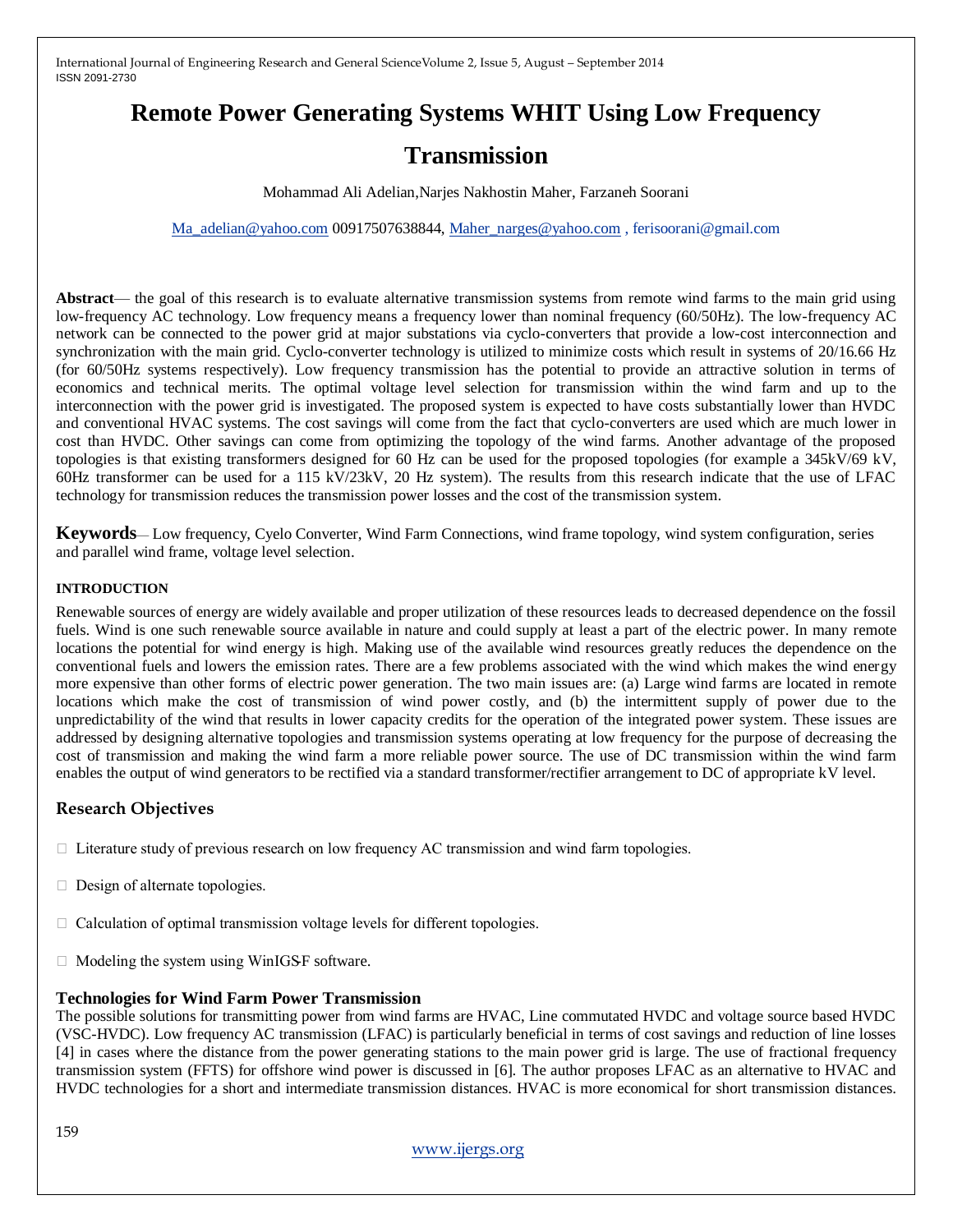For longer distances, HVAC has disadvantages like increase in the cable cost, terminal cost and charging. HVDC transmission systems and wind farm topologies are discussed in [12]. HVDC being a matured technology is used for longer distances. Compared to HVDC, the LFAC system reduces the usage of an electronic converter terminal which reduces the investment cost. HVDC technology is used only for point-to-point transmission [11], and LFAC can be used for similar networks as AC transmission. Further, VSC-HVDC replaces the thyristors with IGBTs and is considered to be the most feasible solution for long distance transmission. However, addition of converter stations on both sides of the transmission line increase the investment cost of the VSC-HVDC system [7] compared to LFAC. Hence, due to the limitations of the HVAC and HVDC the proposed LFAC is used in the design of transmission systems. The use of LFAC can be extended to long transmission distances. Cyclo converter technology is used for converting the AC of nominal frequency to AC of one third frequency i.e. 16.67 Hz/20 Hz for a 50 Hz/ 60 Hz transmission system`. Several advantages of the LFAC are identified. The transmission system used for conventional AC system can be used for LFAC without any modifications and the LFAC system increases the transmission capacity.

**Wind system configuration 1: AC wind farm, Nominal frequency, Network connection:**Two different types of AC wind farms referred in this thesis are radial and network connections. Radial wind farms are suitable for small wind farms with a short transmission distance. In a small AC wind farm, the local wind farm grid is used both for connecting all wind turbines in a radial fashion and transmitting the generated power to the wind farm grid interface. Network connected wind farms are usually large AC wind farms where the local wind farm grid has a lower voltage level than the transmission system. The wind system configuration 1 shown in figure 3.2.1 has network connection of wind turbines and AC power collection system.

**Wind System Configuration 2: AC Wind Farm, AC/DC Transmission, And Network Connection:** The wind system configuration 2 shown in figure 3.2.2 is similar to the wind system configuration 1 except for the transmission part from the collector substation to the main power grid. AC transmission is replaced by DC transmission in this configuration. Nominal frequency transmission is adopted within the wind farm. This wind farm is referred to as AC/DC wind farm. This type of system does not exist today, but is frequently proposed when the distance to main grid is long.



Figure 3.2.1: Wind system configuration 1 Figure 3.2.2: Wind system configuration 2

**Wind system configuration 3: Series DC Wind farm, Nominal frequency, Network connection:** The wind system configuration 3 has a DC power collection system. Wind turbines are connected in series and each set of series connected array is connected to the collection point. Using DC/AC converters, AC of suitable voltage level and nominal frequency is generated. Voltage is stepped up and the power is transmitted to the interconnection point at the power grid by a high voltage transmission line.

**Wind System Configuration 4: Parallel DC Wind Farm, Nominal Frequency, Network Connection:** Wind system configuration 4 differs from the wind system configuration 3 in the local wind farm design. Here a number of wind turbine systems are connected in parallel and each set of parallel connected wind turbines are connected to a collection point. Using DC/AC converters, AC of suitable voltage level and nominal frequency is generated. At the collection point voltage is stepped up by means of a transformer and the power is transmitted to the interconnection point at the power grid by a high voltage transmission line. Two small sized wind farms are interconnected via a transmission line to ensure reliable supply of power to the main grid in the event of fault or maintenance shut down in any one of the wind farms by transferring power generated from the other wind farm.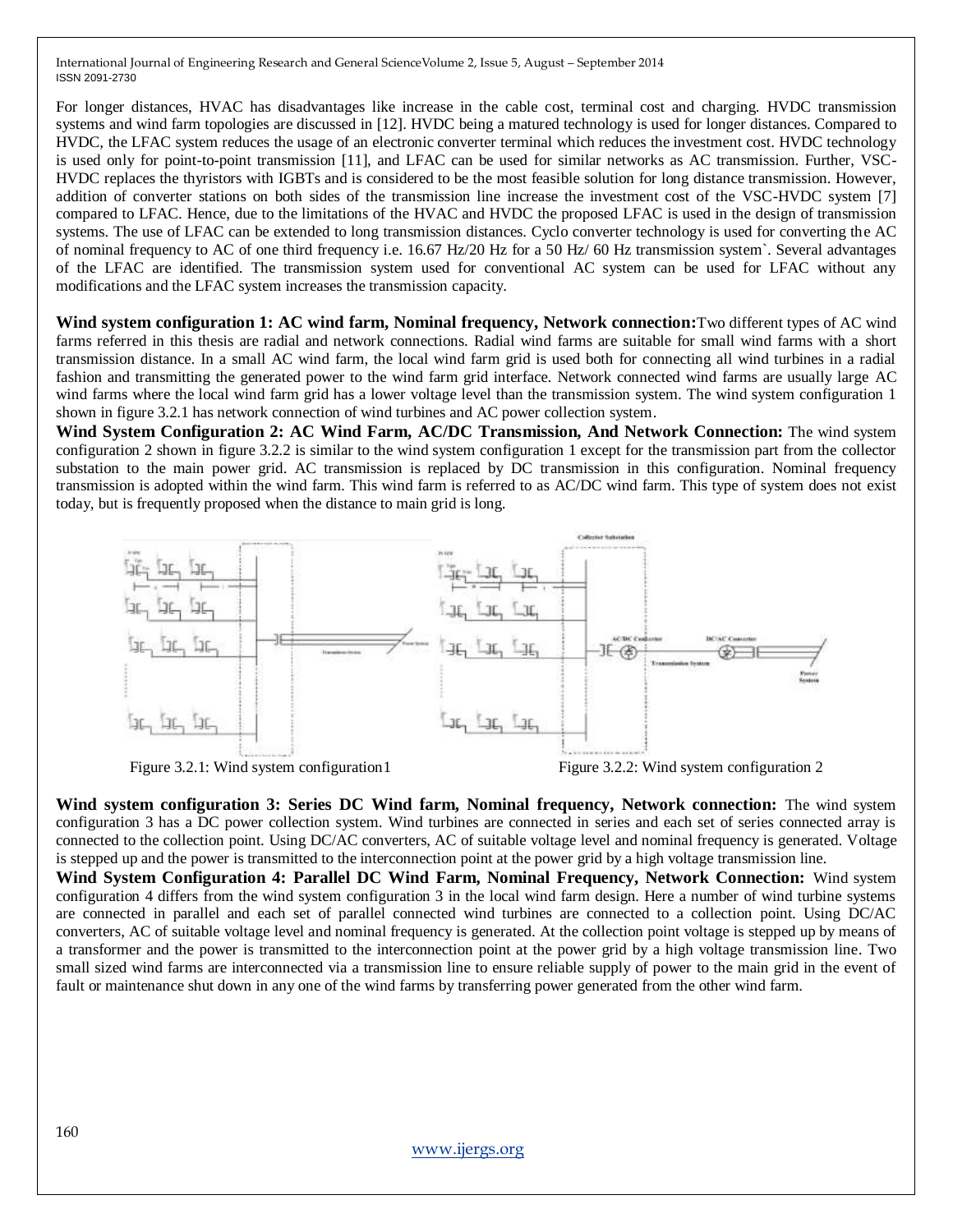

**Wind System Configuration 5: Series DC Wind Farm, Low Frequency Radial AC Transmission:** The wind system configuration shown in figure 3.2.5 has a DC wind farm. Here a number of wind turbine systems are connected in series and each series string is connected to a collection point. An inverter is used to convert DC to AC of low-frequency preferably one third the nominal power frequency at the collection point. The voltage is raised to higher kV levels by means of a transformer (standard transformers are used with appropriately reduced ratings for the low frequency). The power is transmitted to the main power grid via lines operating at low frequency. Using cyclo-converters the low frequency is converted to power frequency before connecting to the main power grid.

**Wind System Configuration 6: Parallel DC Wind Farm, Low Frequency, Radial Transmission:** Wind system configuration 6 is similar to the wind system configuration 5. Here the difference is that the wind turbines are connected parallel to each other and to the collection point. Parallel connection of wind turbines leads to same voltage across the terminals of all the wind turbine systems. The generated power is converted to low-frequency AC using inverter and transmitted over long distances to the power grid. Cyclo-converter technology is used to convert the low frequency to nominal frequency before connecting the system to the main power grid.



Wind system configuration 5: Series DC wind farm Wind system configuration 6: Parallel DC Wind Farm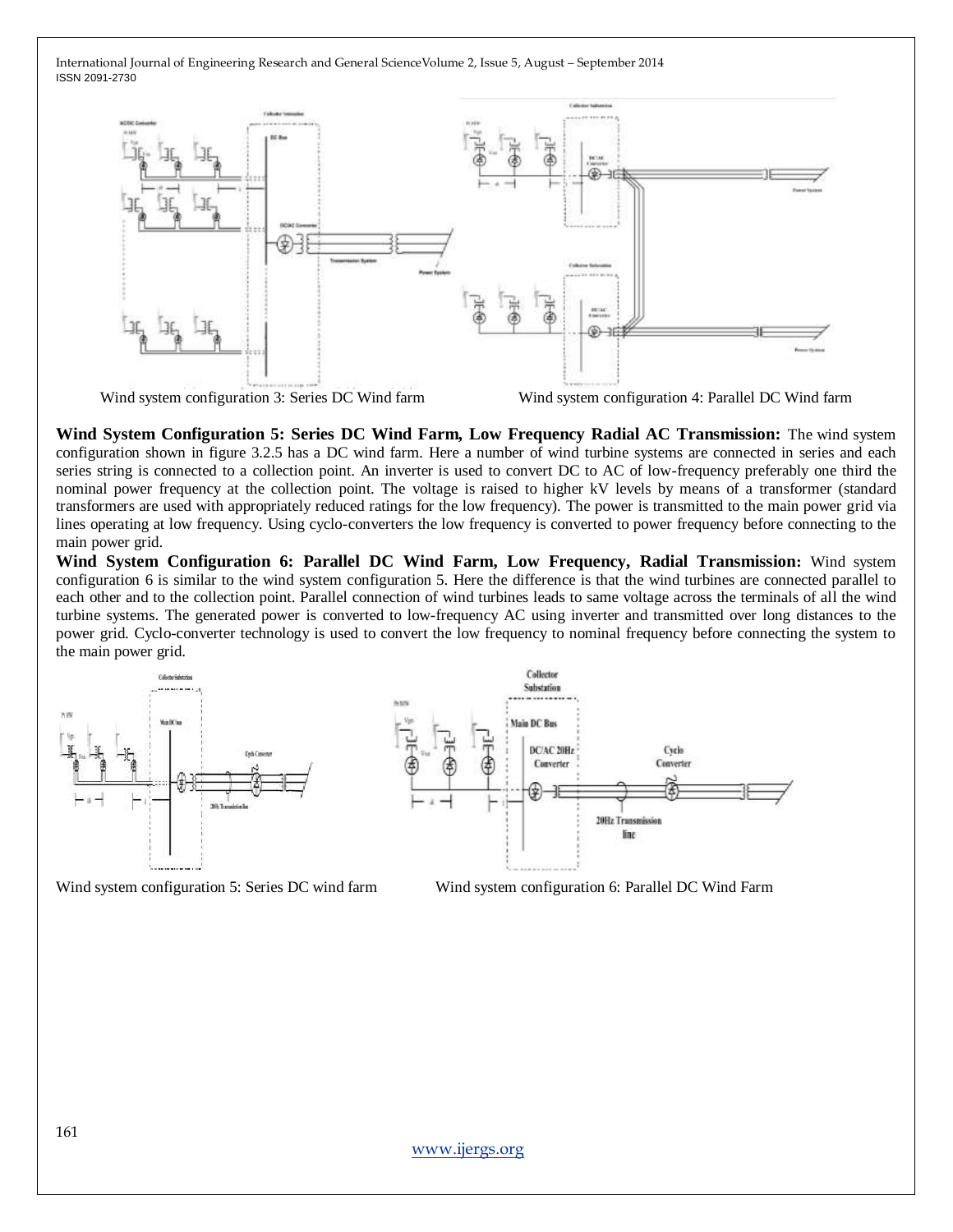

Wind system configuration 7: Series DC wind Farm Wind system configuration 8: Parallel DC wind Farm

**Wind System Configuration 7: Series DC Wind Farm, Low Frequency AC Transmission Network:** Here a number of wind turbine systems are connected in series and each set of series connected array is connected to a collection point. At the collection point DC is converted to low frequency AC by means of inverters. The transmission of power up to the main power grid is by means of a network of transmission lines operated at low frequency. The low frequency AC system is connected to the power grid by means of cyclo-converters.

**Wind System Configuration 8: Parallel DC Wind Farm, Low Frequency AC Transmission Network:** Wind system configuration 8 has a number of wind turbine systems connected in parallel and each set of parallel connection of wind turbine systems are connected to a collection point. From the collection point to power grid system is identical to wind system configuration 7.

**VOLTAGE LEVEL SELECTION:** This section provides analysis and results that determine the optimal transmission voltage used in the alternative wind transmission systems up to the main DC bus. The optimal kV level for transmission within the wind farm is selected by evaluation of the total costs consisting of operational costs (mainly losses) and annualized investment cost. The cost of the auxiliary equipment is not considered. The optimal kV level is selected on the basis of minimal total cost consisting of operating costs (mainly transmission loss) and investment cost.

**Voltage calculation-Wind system configuration 5: Series DC wind farm, Low frequency radial AC transmission:**

Wind system configuration 5 has a series DC wind farm as shown in figure 4.1 where mi wind turbines are connected in series to obtain the suitable transmission voltage. The wind turbine systems are assumed to be identical, thus resulting in same voltage and current through them. A wind farm rated 30 MW consisting of 10 wind turbines each rated 3 MW is considered. The transmission voltage for calculation purpose is selected as 35 kV. Thus, the nominal high side transformer voltage for the wind turbines is 3.5 kV. The optimal transmission voltage is obtained by plotting the values obtained from the calculation of loss and the annual investment cost of the cable and converter for different values of the transmission voltage. The resistance of the chosen cable is approximately 0.0153 ohm/ 1000 ft.



Figure 4.1: Wind farm configuration 1: Series DC wind farm, radial connection

**Calculation of transmission loss (up to the main DC bus) (\$/yr**): The following equations are used to determine the transmission loss with in the wind farm.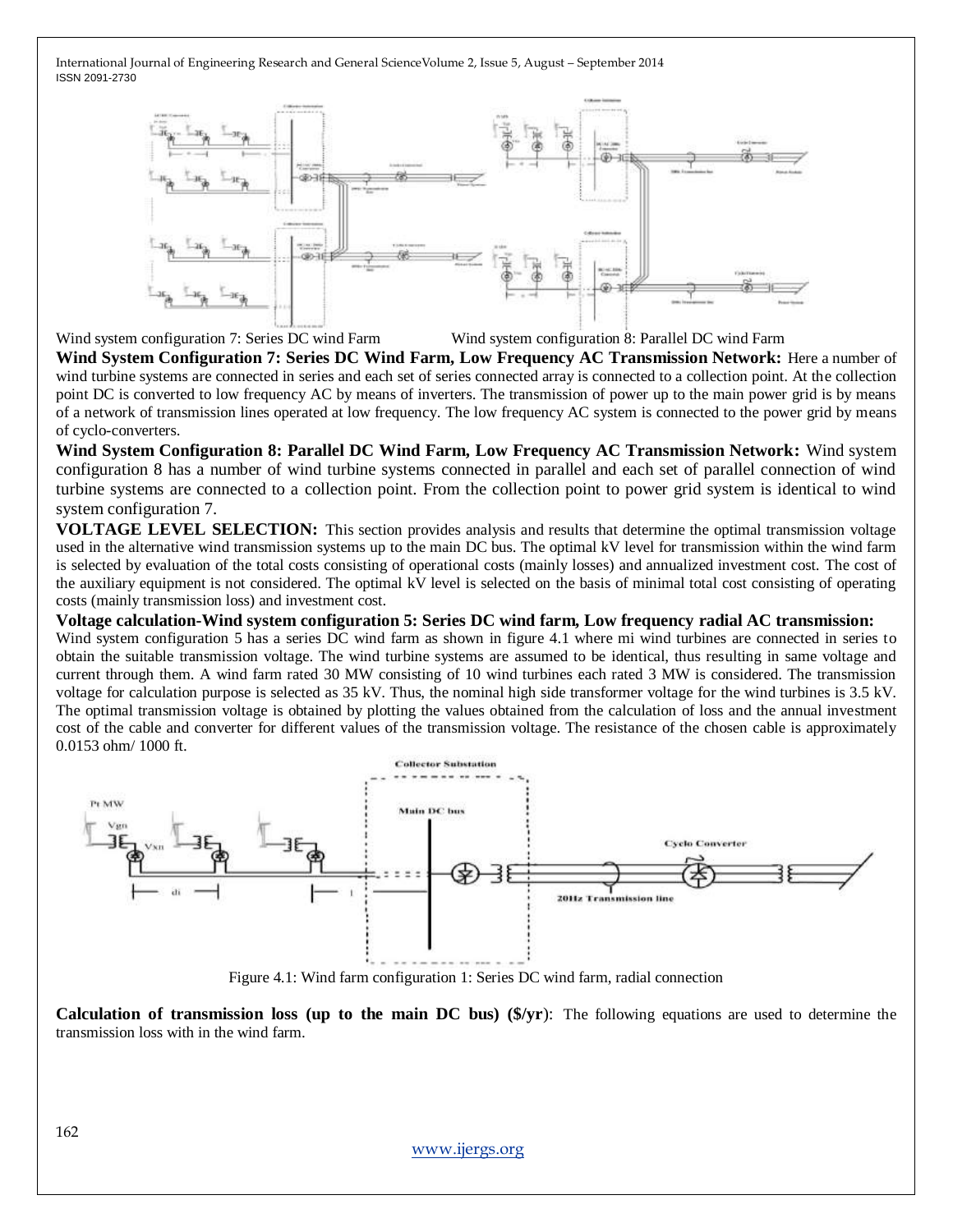where,  
\n
$$
P_t = I_{dc}V_{sn}
$$
  
\n $P_t = I_{dc}V_{sn}$   
\n $\frac{V_{sn}}{m}$   
\n $\frac{V_{m}}{m}$   
\n $\frac{V_{m}}{m}$   
\n $\frac{V_{m}}{m}$   
\n $\frac{V_{m}}{m}$   
\n $\frac{V_{m}}{m}$   
\n $\frac{V_{m}}{m}$   
\n $\frac{V_{m}}{m}$   
\n $\frac{V_{m}}{m}$   
\n $\frac{V_{m}}{m}$   
\n $\frac{V_{m}}{m}$   
\n $\frac{V_{m}}{m}$   
\n $\frac{V_{m}}{m}$   
\n $\frac{V_{m}}{m}$   
\n $\frac{V_{m}}{m}$   
\n $\frac{V_{m}}{m}$   
\n $\frac{V_{m}}{m}$   
\n $\frac{V_{m}}{m}$   
\n $\frac{V_{m}}{m}$   
\n $\frac{V_{m}}{m}$   
\n $\frac{V_{m}}{m}$   
\n $\frac{V_{m}}{m}$   
\n $\frac{V_{m}}{m}$   
\n $\frac{V_{m}}{m}$   
\n $\frac{V_{m}}{m}$   
\n $\frac{V_{m}}{m}$   
\n $\frac{V_{m}}{m}$   
\n $\frac{V_{m}}{m}$   
\n $\frac{V_{m}}{m}$   
\n $\frac{V_{m}}{m}$   
\n $\frac{V_{m}}{m}$   
\n $\frac{V_{m}}{m}$   
\n $\frac{V_{m}}{m}$   
\n $\frac{V_{m}}{m}$   
\n $\frac{V_{m}}{m}$   
\n $\frac{V_{m}}{m}$   
\n $\frac{V_{m}}{m}$   
\n $\frac{V_{m}}{m}$   
\n $\frac{V_{m}}{m}$   
\n $\frac{V_{m}}{m}$   
\n $\frac{V_{m}}{m}$   
\n $\frac{V_{m}}{m}$   
\n $\frac{V_{m}}{$ 

This formula assumes that the wind farm operates continuously at maximum power which is unrealistic. The capacity factor of a wind turbine is approximately 30% [1]. Hence the resultant Loss in  $\frac{f}{f}$  is multiplied by 0.3. Therefore, Loss = \$ 30,110 /yr.

**Calculation of Cost of cable and the converter equipment in \$/yr:**The acquisition cost of the cable is \$ 18.5 /ft. To calculate the cost of cable required for the entire wind farm, the length of the cable is calculated. Multiplying the acquisition cost of cable by the total length of the cable gives the acquisition cost of the cable for the entire wind farm in \$.

L: Total length of the cable up to the collection point [feet]

 $L = 2n_f(l + (m_i - 1)d)$ 

CCost: Acquisition cost of cable for entire wind farm [\$] ACost: Acquisition cost of the cable per feet =  $$18.5 / ft$ 

$$
CCost = n_f LACost
$$

**Total length of cable,**  $L = 10,200$  **ft<br>Therefore, acquisition cost of** 

the cable,  $CCost = $ 188,700/yr.$ The cost of converter is given by

$$
Cost_{conv} = (0.5) m_i n_f Cost_{inv} \left( 1 + \left( \frac{V_m}{690} \right)^{0.5} \right)
$$

Cost<sub>conv</sub>: Cost of converter [\$]

Cost<sub>inv</sub>: Cost of inverter =  $14,690$  \$<br>The above calculation gives the acquisition cost of converters to be \$238,907. Assuming an interest rate of 6% and the life time of the cable and the converter to be 20 years, the annual amortization is calculated. Acquisition cost of the cable and the converters is \$ 427,607.

P: Acquisition cost of cable and converter =  $427.607$  \$

A: Annual investment for cable and converter [\$/yr]

$$
A = P \frac{i(1+i)^n}{(1+i)^n - 1}
$$

i: Interest rate= $6\%$ 

**N**: Life time = 20 years Thus, the annual investment for

cable and converter is \$ 37,244 /yr. For determining the optimal operating voltage, Vdc vs. Loss (\$/yr) and Vdc vs. Annual investment for cable and converter (\$/yr) are plotted. The optimal voltage level is determined by the lowest point of the curve obtained by adding the Loss  $(\frac{f}{y})$  and Annual investment cost  $(\frac{f}{y})$  as shown in figure 4.2.

[www.ijergs.org](http://www.ijergs.org/)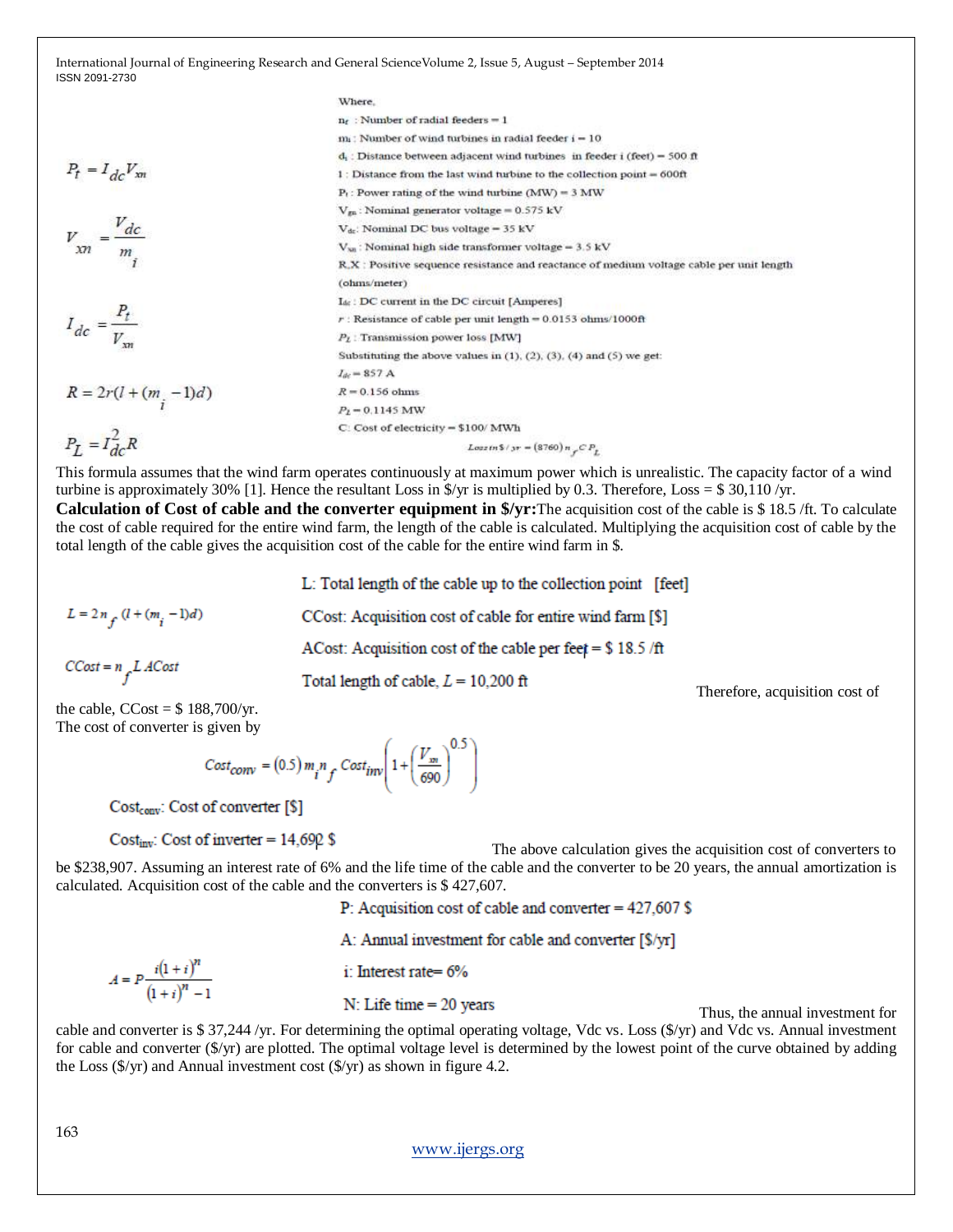

Figure 4.2: Plot of voltage at Che main DC bus vs. total cost for  $mi=10$ , Pt = 3MW

From the plot in figure 4.2 it can be seen that for the wind farm rated 30 MW having 10 wind turbines the optimal voltage would be around 35kV. As the voltage level further increases the transmission power loss decreases but the cost of the cable and the converter increases. The plots of annual investment cost vs. Vdc and loss vs. Vdc intersect 23 at 32 kV, from that point the annual investment cost goes on increasing. The optimal voltage is obtained by determining the lowest point on the graph obtained by adding the annual investment cost and the loss in \$/yr. The x coordinate of the point is the optimal transmission voltage which is 35 kV in this case. For different wind turbine ratings, cable size and the wind farm size the optimal level of voltage is calculated in a similar fashion as shown above.

#### **STEADY STATE ANALYSIS**

#### **Wind Farm Modeling**

Performance of a multiphase system under steady state conditions is analyzed using WinIGS-F program. Wind system configurations 1, 4 and 8 are modeled to analyze the system performance.

Wind system configuration 1<sub>\_</sub> model 1: In the system shown in figure 5.1 the wind farm is connected to a transmission line 54 miles long. Wind farm consists of 3 radial feeders with 4 wind turbines on each radial feeder. All the wind turbines are identical and rated 2.7 MW each. A three phase two winding transformer rated 3 MVA is connected to each wind turbine to raise the voltage to 25 kV. The power generated at each wind turbine is collected at the collector substation. A transformer rated 36 MVA with primary voltage of 25 kV and secondary voltage of 115 kV is installed at the collector substation. At the end of the transmission line a three phase constant electric load and a slack generator are connected.

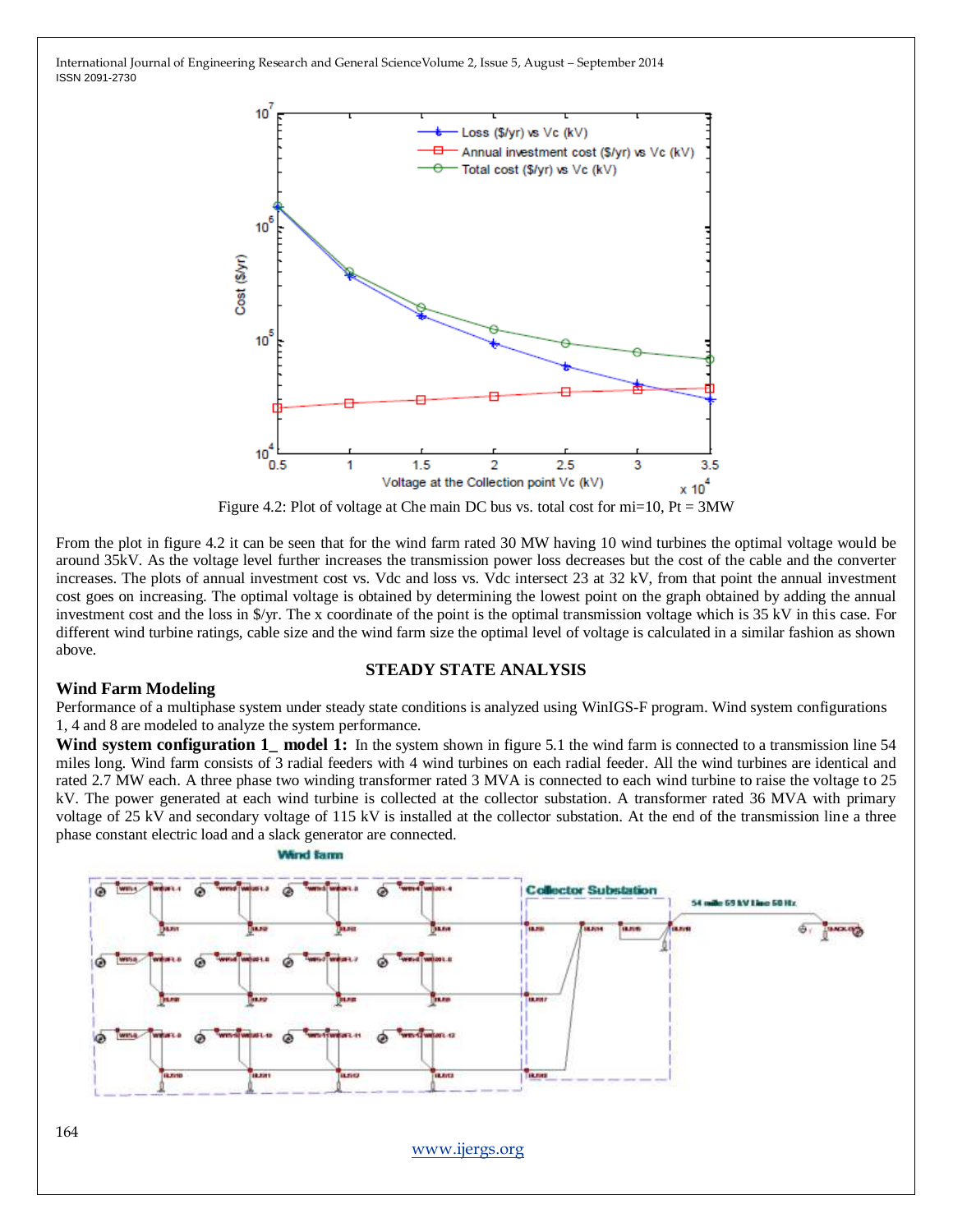#### Figure 5.1 Wind system configuration 1 (60 Hz transmission)

Total power loss during transmission is obtained by running the model and it is 1.1925 MW for this case.

**Wind system configuration 4\_ model 2:** The wind system configuration 4 is modeled as shown is figure 5.3. It has two small wind farms located at a distance away from each other. This model is similar to a scenario where there are two wind farms in different geographical areas and power is collected at the collector substation and transferred over long distances to the main grid. Under any disturbance to the generation of power in one of the wind farms the other wind farm supplies the power.



Figure 5.3 Wind system configuration 4 (60 Hz transmission)

Each wind turbine is rated 2.7 MW with 25 kV operating voltage within the wind farm. The operating voltage of the long distance transmission line from the collector substation to the main grid considered here is 69 kV.

**Wind system configuration 8 \_ model 3:** The wind system configuration 8 is modeled as shown in figure 5.4. A 20 Hz transmission line, 54 miles long and operating at 69 kV is modeled in this case.



Figure 5.4 Wind system configuration 8 (20Hz transmission) the transmission line parameters used for 60 Hz transmission can be used for 20 Hz transmission.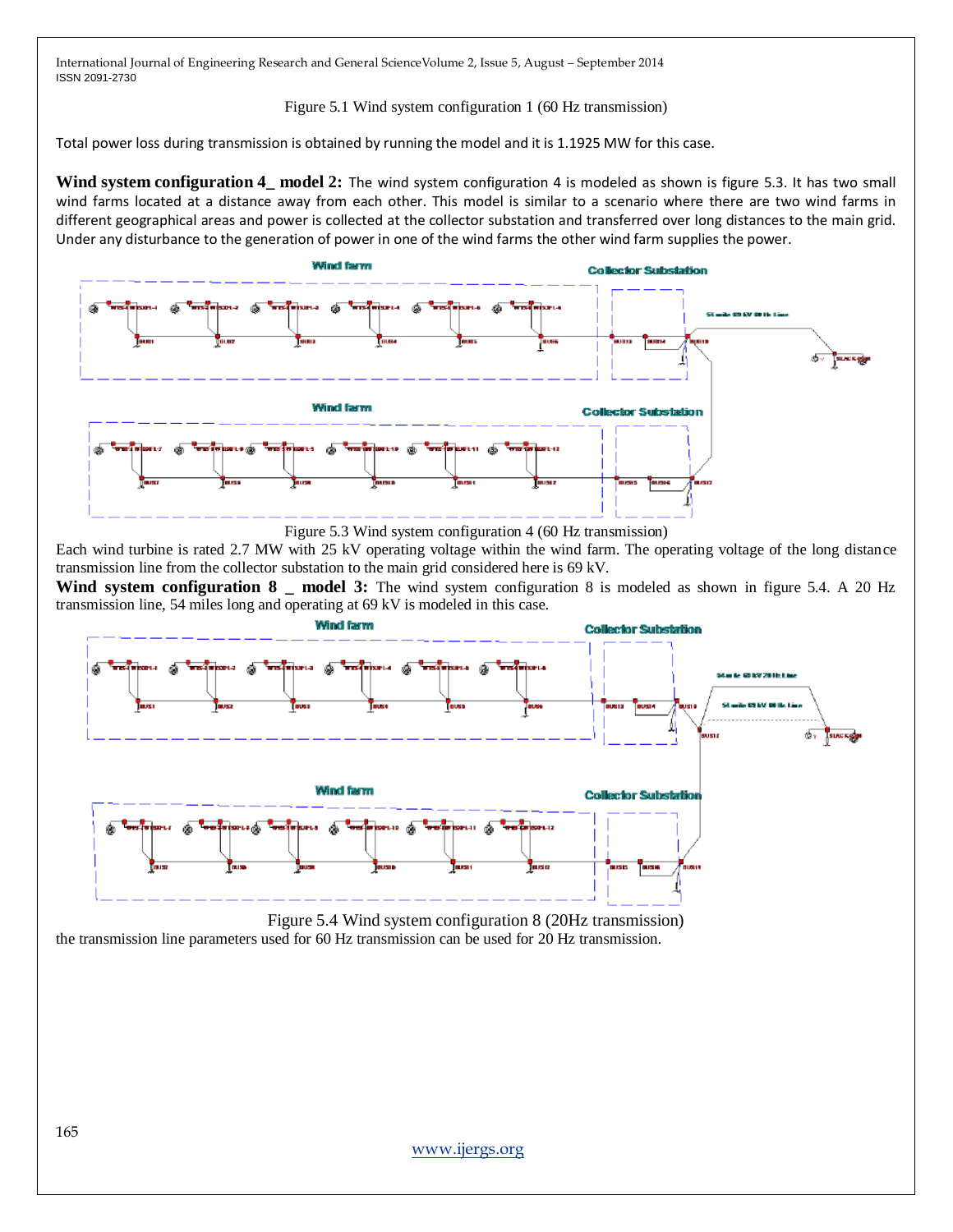| Operating voltage (kV) | Transmission length (miles) | Power loss (MW)    |
|------------------------|-----------------------------|--------------------|
|                        |                             | 20 Hz transmission |
| 69                     | 54                          | 0.3395             |
|                        | 100                         | 0.3398             |
| 115                    | 54                          | 0.1586             |
|                        | 100                         | 0.1589             |
| 138                    | 54                          | 0.1281             |
|                        | 100                         | 0.1283             |

Table 5.3 Transmission power loss for wind system configuration 8 (20 Hz transmission)

#### **ACKNOWLEDGMENT**

I want to say thank you to my family, specially my mother for supporting me during my study in M tech and my entire friend which help me during this study. I have to also thanks for my college to support me during my m tech in electrical in Bharati Vidyapeeth deemd university college of engineering.

#### **CONCLUSIONS**

Geographical locations that are suitable for wind farm development are in remote locations far from the main transmission grid and major load centers. In these cases, the transmission of wind power to the main grid is a major expenditure. The potential benefit of the LFAC technology presented in this study is the reduction in the cost of the transmission system. This makes the economics of the wind energy favorable and increases the penetration of wind power into the system. LFAC technology is used for transmission from the collector substation to the main power grid. The thesis presents alternate topologies suitable for various geographical locations and configurations of the wind farm. The optimal operating voltage of the transmission lines within the wind farm is calculated for all the cases. The optimal voltage is computed considering the cost of the cable, converter equipment and the power loss due to transmission. The preliminary study results show that higher the operating voltage lower will be the transmission losses and with the increase of the transmission distance the transmission losses on the line increase. The results obtained by modeling the wind system configurations point towards higher transmission losses in 60 Hz transmission compared to 20 Hz transmission.

#### **REFERENCES:**

[1] X. Wang, H. Dai, and R. J.Thomas, "Reliability modeling of large wind farms and associated electric utility interface systems" IEEE Transactions on Power Apparatus and Systems, Vol. PAS-103, no. 3, March, 1984, pp. 569-575.

[2] R.J.Thoma, Phadke, A.G. Phadke, C. Pottle, "Operational Characteristics of A Large Wind-Farm Utility- System with A Controllable AC/DC/AC Interface" IEEE Transaction on Power Systems, Vol. 3, No.1. February 1988.

[3] An-Jen Shi, Thorp J., Thomas R., "An AC/DC/AC Interface Control Strategy to Improve Wind Energy Economics", IEEE Transactions on Power Apparatus and Systems, Vol. PAS-104, No. 12. December 1985.

[4] T. Funaki, "Feasibility of the low frequency AC transmission," in *Proc. IEEE PES Winter Meeting*, Vol. 4, pp. 2693–2698, 2000.

[5] W. Xifan, C. Chengjun, and Z. Zhichao, "Experiment on fractional frequency transmission system," *IEEE Trans. Power Syst.*, Vol. 21, No. 1, pp. 372–377, Feb. 2006.

[6] N. Qin, S. You, Z. Xu, and V. Akhmatov, "Offshore wind farm connection with low frequency AC transmission technology," in *Proc. IEEE PES General Meeting*, Calgary, Alberta, Canada, 2009.

[7] S. Lundberg, "Evaluation of wind farm layouts," in *Nordic Workshop on Powerand Industrial Electronics (NORPIE 2004)*, Trondheim, Norway, 14-16 June, 2004.